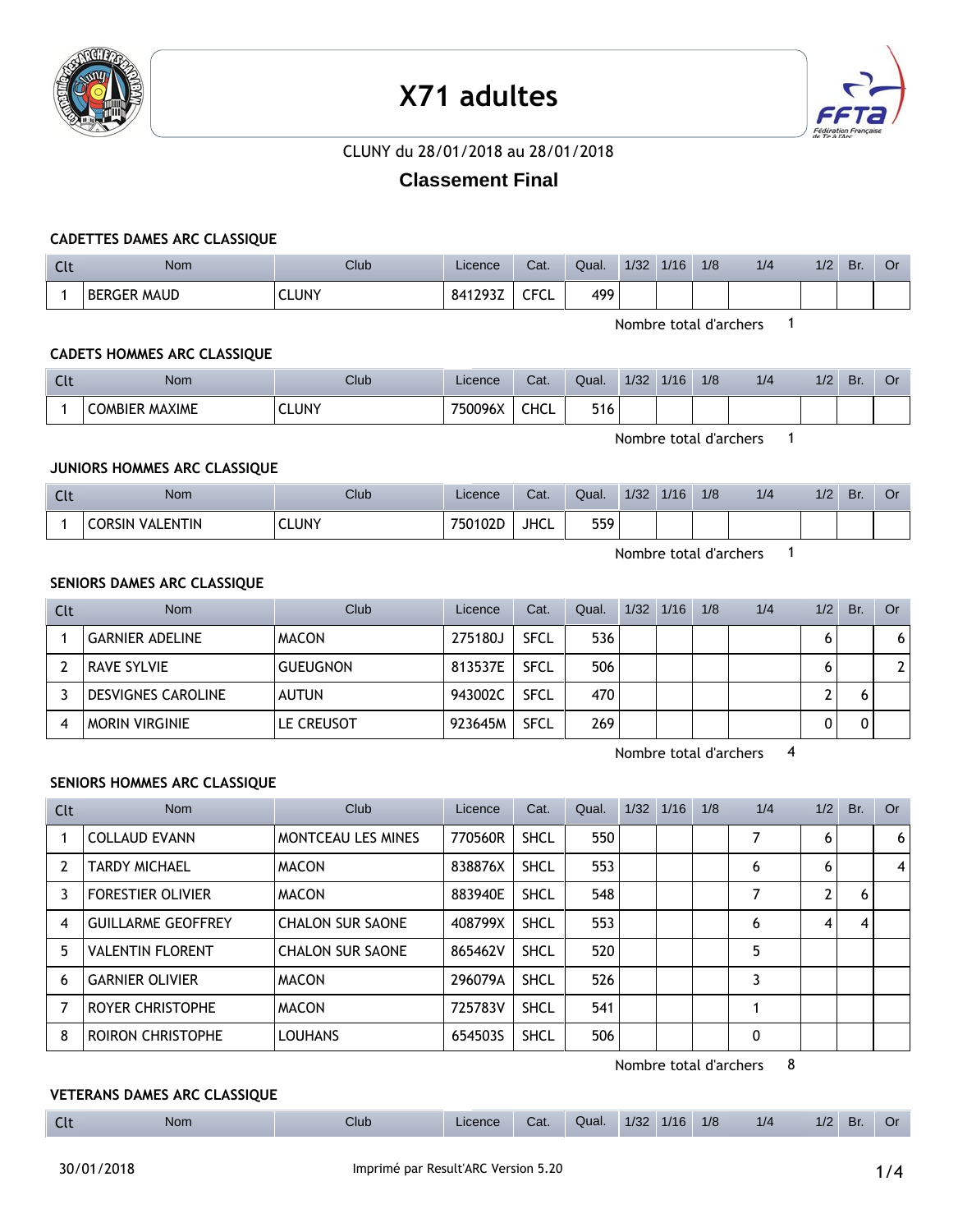| <b>GRAIN MARTINE</b>       | <b>MACON</b>   | 754869K | <b>VFCL</b> | 496 |  |  |  |
|----------------------------|----------------|---------|-------------|-----|--|--|--|
| <b>PRABEL MARIE-PIERRE</b> | <b>MACON</b>   | 795384Y | <b>VFCL</b> | 485 |  |  |  |
| <b>BOUILLAUD MURIEL</b>    | <b>ETRIGNY</b> | 437216K | <b>VFCL</b> | 377 |  |  |  |

Nombre total d'archers 3

## **VETERANS HOMMES ARC CLASSIQUE**

| Clt | <b>Nom</b>              | Club                      | Licence | Cat.        | Qual. | 1/32 | 1/16 | 1/8 | 1/4 | 1/2 | Br. | Or |
|-----|-------------------------|---------------------------|---------|-------------|-------|------|------|-----|-----|-----|-----|----|
|     | LOUDNOT CHRISTOPHE      | <b>MONTCEAU LES MINES</b> | 421814U | <b>VHCL</b> | 498   |      |      |     | 0   |     |     | 6  |
|     | VACHET JEAN-JACQUES     | <b>BOURBON LANCY</b>      | 906537S | <b>VHCL</b> | 500   |      |      |     |     |     |     | 4  |
|     | <b>GUICHARD PATRICK</b> | <b>CHALON SUR SAONE</b>   | 726863U | <b>VHCL</b> | 446   |      |      |     |     | 0   |     |    |
| 4   | <b>BESSON ERIC</b>      | <b>AUTUN</b>              | 843949L | <b>VHCL</b> | 439   |      |      |     | 6   | 0   |     |    |
|     | <b>BADON PASCAL</b>     | <b>MONTCEAU LES MINES</b> | 810111F | <b>VHCL</b> | 431   |      |      |     |     |     |     |    |

Nombre total d'archers 5

## **SUPER VETERANS DAMES ARC CLASSIQUE**

| Clt | <b>Nom</b>             | Club                      | Licence | Cat.         | Qual. | 1/32 | 1/16 | 1/8 | 1/4 | 1/2 | Br. | Or |
|-----|------------------------|---------------------------|---------|--------------|-------|------|------|-----|-----|-----|-----|----|
|     | MEUNIER FRANCELINE     | <b>GUEUGNON</b>           | 369652W | <b>SVFCL</b> | 475   |      |      |     |     |     |     | 6. |
|     | <b>COLOMB MICHELLE</b> | <b>MONTCEAU LES MINES</b> | 777314G | SVFCL        | 441   |      |      |     |     |     |     | 0  |

Nombre total d'archers 2

#### **SUPER VETERANS HOMMES ARC CLASSIQUE**

| Clt            | <b>Nom</b>               | Club                      | Licence | Cat.         | Qual. | $1/32$ $1/16$ | 1/8 | 1/4            | 1/2 | Br. | Or             |
|----------------|--------------------------|---------------------------|---------|--------------|-------|---------------|-----|----------------|-----|-----|----------------|
|                | <b>BOUILLAUD GERARD</b>  | <b>ETRIGNY</b>            | 229690N | <b>SVHCL</b> | 555   |               |     | 6              | 6   |     | 7 <sup>1</sup> |
| $\overline{2}$ | <b>MATHIEU ALAIN</b>     | <b>MONTCEAU LES MINES</b> | 005085C | <b>SVHCL</b> | 499   |               |     | 6              | 6   |     | 1              |
| 3              | <b>DESCAILLOT ROBERT</b> | <b>CLUNY</b>              | 242911J | <b>SVHCL</b> | 498   |               |     | 6              | 5   | 6   |                |
| 4              | <b>MELIN JOEL</b>        | <b>CHALON SUR SAONE</b>   | 915584A | <b>SVHCL</b> | 481   |               |     | 6              | າ   | 5   |                |
| 5              | <b>GROISON BERNARD</b>   | <b>CHALON SUR SAONE</b>   | 005019F | <b>SVHCL</b> | 480   |               |     | 2              |     |     |                |
| Ex             | PERONNIN BERNARD         | <b>BOURBON LANCY</b>      | 679777N | <b>SVHCL</b> | 435   |               |     | $\overline{2}$ |     |     |                |
| 7              | <b>BOIS JEAN LUC</b>     | <b>CHALON SUR SAONE</b>   | 394929W | <b>SVHCL</b> | 481   |               |     | 0              |     |     |                |
| Ex             | <b>CZWOJDRAK GEORGES</b> | <b>MONTCEAU LES MINES</b> | 782924E | <b>SVHCL</b> | 464   |               |     | 0              |     |     |                |

Nombre total d'archers 8

## **SENIORS DAMES ARC A POULIES**

| Clt | Nom                     | Club                    | Licence | Cat.        | Qual. | $1/32$ $1/16$ | 1/8 | 1/4 | 1/2 | Br. | Or  |
|-----|-------------------------|-------------------------|---------|-------------|-------|---------------|-----|-----|-----|-----|-----|
|     | <b>VILLELOUP MYRIAM</b> | <b>MACON</b>            | 666160M | <b>SFCO</b> | 545   |               |     |     |     |     | 139 |
|     | LOUVETON VALERIE        | <b>PARAY LEMONIAL</b>   | 406141H | <b>SFCO</b> | 537   |               |     |     | 128 |     | 135 |
|     | <b>HERVE CHRISTELLE</b> | <b>CHALON SUR SAONE</b> | 706966S | <b>SFCO</b> | 507   |               |     |     | 124 |     |     |

Nombre total d'archers 3

## **SENIORS HOMMES ARC A POULIES**

| Clt | <b>Nom</b>                 | <b>Club</b>  | Licence | Cat.        | Qual. | 1/32 | 1/16 | 1/8 | 1/4 | 1/2 | Br. | Or  |
|-----|----------------------------|--------------|---------|-------------|-------|------|------|-----|-----|-----|-----|-----|
|     | <b>BOURGAIN THOMAS</b>     | <b>AUTUN</b> | 441599Z | <b>SHCC</b> | 574   |      |      | n   | 146 | 147 |     | 143 |
|     | <b>JUSSELIN CHRISTOPHE</b> | <b>MACON</b> | 715544R | <b>SHCC</b> | 568   |      |      | n   | 142 | 140 |     | 142 |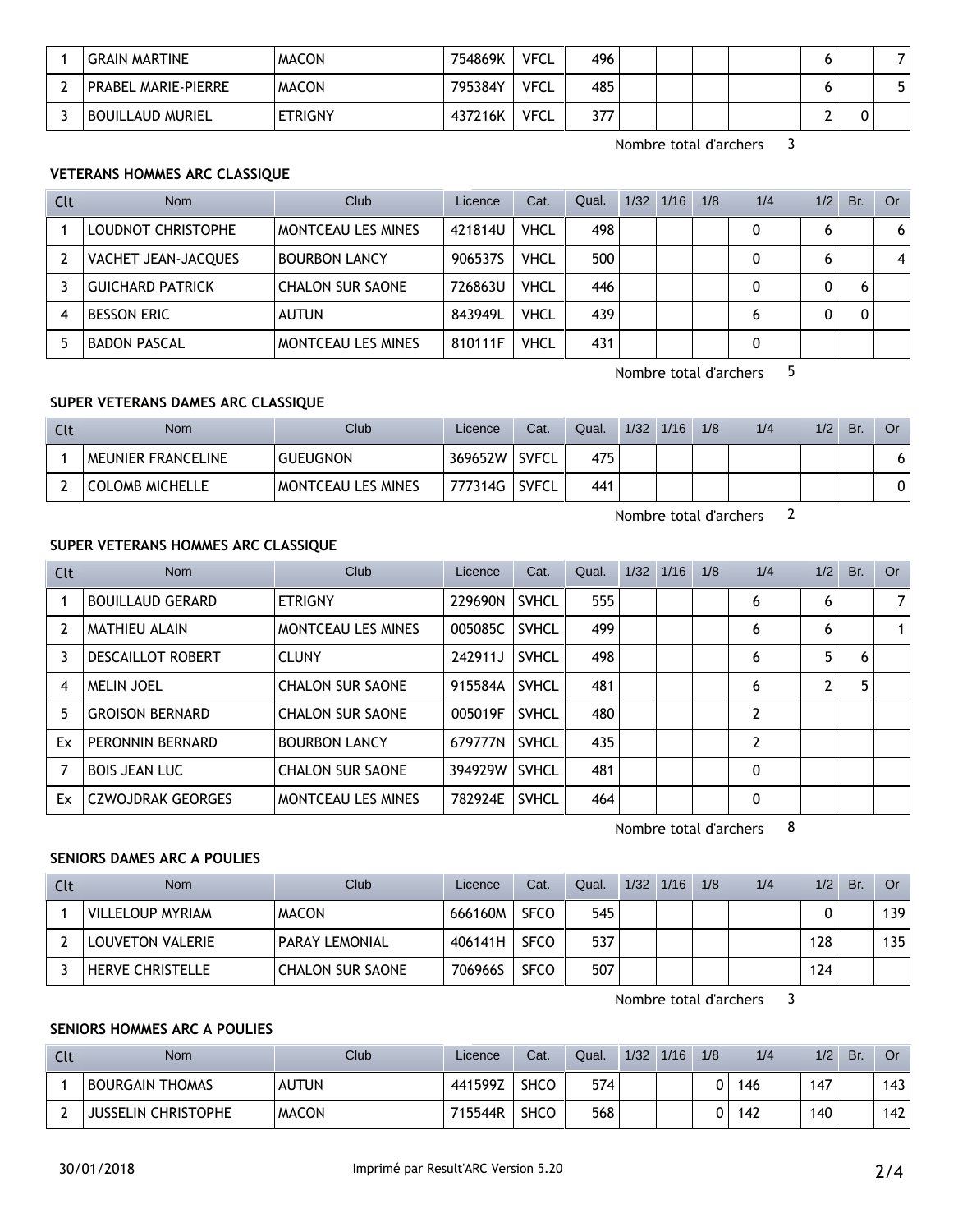|   | BERGERET ALEXANDRE   | <b>AUTUN</b>              | 412160A | <b>SHCO</b> | 580 | 0   | 146 | 139 | 143 |  |
|---|----------------------|---------------------------|---------|-------------|-----|-----|-----|-----|-----|--|
| 4 | <b>BUIRON ROMAIN</b> | <b>MACON</b>              | 802860Z | <b>SHCO</b> | 576 | 0   | 141 | 142 | 139 |  |
| 5 | LOPES ANTONIO        | <b>MACON</b>              | 931227D | <b>SHCO</b> | 561 | 0   | 142 |     |     |  |
| 6 | AUROUSSEAU AURELIEN  | <b>CHAGNY</b>             | 8613195 | <b>SHCO</b> | 568 | 0   | 141 |     |     |  |
|   | <b>MICHON KEVIN</b>  | <b>MACON</b>              | 904583T | <b>SHCO</b> | 558 | 0   | 135 |     |     |  |
| 8 | AULOY ALEXANDRE      | <b>MONTCEAU LES MINES</b> | 405181P | <b>SHCO</b> | 541 | 137 | 134 |     |     |  |
| 9 | NEVERS MICKAEL       | <b>MACON</b>              | 387443J | <b>SHCO</b> | 554 | 134 |     |     |     |  |

Nombre total d'archers 9

#### **VETERANS DAMES ARC A POULIES**

| <b>Clt</b> | Nom                      | Club         | Licence | Cat.        | Qual. | 1/32 | 1/16 | 1/8 | 1/4 | 1/2 | Br. | Оr |
|------------|--------------------------|--------------|---------|-------------|-------|------|------|-----|-----|-----|-----|----|
|            | <b>COLLADO CHRISTINE</b> | <b>MACON</b> | 795362Z | <b>VFCO</b> | 455   |      |      |     |     |     |     |    |

Nombre total d'archers 1

## **VETERANS HOMMES ARC A POULIES**

| <b>Clt</b> | <b>Nom</b>            | Club               | Licence | Cat.        | Qual. | $1/32$ $1/16$ | 1/8 | 1/4 | 1/2 | Br. | <b>Or</b> |
|------------|-----------------------|--------------------|---------|-------------|-------|---------------|-----|-----|-----|-----|-----------|
|            | <b>COLLADO ERIC</b>   | <b>MACON</b>       | 765932K | <b>VHCO</b> | 545   |               |     |     |     |     | 134       |
|            | <b>PRABEL THIERRY</b> | <b>MACON</b>       | 800040J | <b>VHCO</b> | 538   |               |     |     | 135 |     | 131       |
|            | WYROZUMSKI FREDERIC   | MONTCEAU LES MINES | 907484W | <b>VHCO</b> | 541   |               |     |     | 107 |     |           |

Nombre total d'archers 3

#### **SUPER VETERANS DAMES ARC A POULIES**

| <b>Clt</b> | Nom               | $C$ lub       | Licence | Cat.  | Qual.          | 1/32 | 1/16 | 1/8 | 1/2 | 1/2 | Br. |  |
|------------|-------------------|---------------|---------|-------|----------------|------|------|-----|-----|-----|-----|--|
|            | STEMPHELET MYRIAM | <b>CHAGNY</b> | 205108U | SVFCO | 521<br>∽<br>JL |      |      |     |     |     |     |  |

Nombre total d'archers 1

## **SUPER VETERANS HOMMES ARC A POULIES**

| Clt | <b>Nom</b>    | <b>Club</b>               | Licence | Cat.        | Qual. | 1/32 | 1/16 | 1/8 | 1/4 | 1/2 | Br. | Or  |
|-----|---------------|---------------------------|---------|-------------|-------|------|------|-----|-----|-----|-----|-----|
|     | GAINOT GILLES | <b>MACON</b>              | 305423G | <b>SVHC</b> | 530   |      |      |     |     |     |     | 132 |
|     | PIMET GERARD  | <b>MONTCEAU LES MINES</b> | 398785M | <b>SVHC</b> | 530   |      |      |     |     |     |     | 130 |

Nombre total d'archers 2

#### **SCRATCH DAMES ARC NU**

| Clt | <b>Nom</b>                  | Club           | Licence | Cat.        | Qual. | 1/32 | 1/16 | 1/8 | 1/4 | 1/2 | Br. | Or |
|-----|-----------------------------|----------------|---------|-------------|-------|------|------|-----|-----|-----|-----|----|
|     | <b>CHARBOUILLOT CHANTAL</b> | <b>LOUHANS</b> | 435208C | <b>SFBB</b> | 409   |      |      |     |     |     |     |    |
|     | <b>BORDIAUX CHRISTELLE</b>  | <b>LOUHANS</b> | 878374E | SFBB        | 316   |      |      |     |     |     |     |    |

Nombre total d'archers 2

#### **SCRATCH HOMMES ARC NU**

| Clt | Nom                       | Club                    | Licence | Cat.        | Qual. | 1/32 | 1/16 | 1/8 | 1/4 | 1/2 | Br. | Or |
|-----|---------------------------|-------------------------|---------|-------------|-------|------|------|-----|-----|-----|-----|----|
|     | <b>GARDIENNET MAURICE</b> | <b>MACON</b>            | 694402K | <b>SHBB</b> | 515   |      |      |     |     |     |     |    |
|     | VANDAME LOIC              | <b>CHALON SUR SAONE</b> | 609527E | <b>SHBB</b> | 509   |      |      |     |     |     |     | 0  |

Nombre total d'archers 2